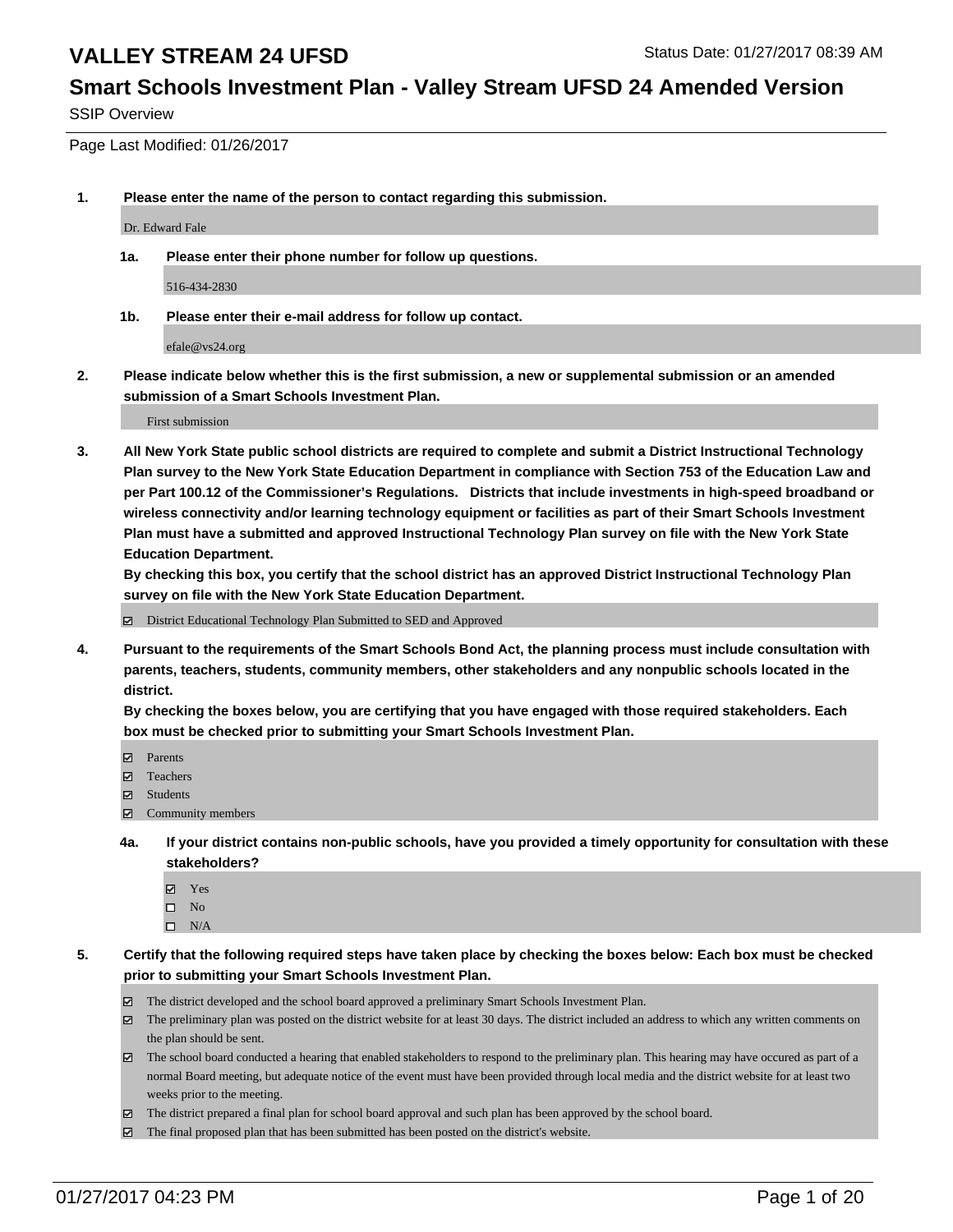### **Smart Schools Investment Plan - Valley Stream UFSD 24 Amended Version**

SSIP Overview

Page Last Modified: 01/26/2017

**5a. Please upload the proposed Smart Schools Investment Plan (SSIP) that was posted on the district's website, along with any supporting materials. Note that this should be different than your recently submitted Educational Technology Survey. The Final SSIP, as approved by the School Board, should also be posted on the website and remain there during the course of the projects contained therein.**

Instructional Technology Plan 2015\_2018.pdf SSIP.pdf

**5b. Enter the webpage address where the final Smart Schools Investment Plan is posted. The Plan should remain posted for the life of the included projects.**

www.valleystreamschooldistrict24.org

**6. Please enter an estimate of the total number of students and staff that will benefit from this Smart Schools Investment Plan based on the cumulative projects submitted to date.**

1,308

**7. An LEA/School District may partner with one or more other LEA/School Districts to form a consortium to pool Smart Schools Bond Act funds for a project that meets all other Smart School Bond Act requirements. Each school district participating in the consortium will need to file an approved Smart Schools Investment Plan for the project and submit a signed Memorandum of Understanding that sets forth the details of the consortium including the roles of each respective district.**

 $\Box$  The district plans to participate in a consortium to partner with other school district(s) to implement a Smart Schools project.

**8. Please enter the name and 6-digit SED Code for each LEA/School District participating in the Consortium.**

| Partner LEA/District | <b>ISED BEDS Code</b> |
|----------------------|-----------------------|
| (No Response)        | (No Response)         |

**9. Please upload a signed Memorandum of Understanding with all of the participating Consortium partners.**

(No Response)

**10. Your district's Smart Schools Bond Act Allocation is:**

\$595,695

**11. Enter the budget sub-allocations by category that you are submitting for approval at this time. If you are not budgeting SSBA funds for a category, please enter 0 (zero.) If the value entered is \$0, you will not be required to complete that survey question.**

|                                       | Sub-        |
|---------------------------------------|-------------|
|                                       | Allocations |
| School Connectivity                   | l 0         |
| Connectivity Projects for Communities | $\Omega$    |
| <b>Classroom Technology</b>           | 405,676     |
| Pre-Kindergarten Classrooms           | $\Omega$    |
| Replace Transportable Classrooms      | $\Omega$    |
| High-Tech Security Features           | $\Omega$    |
| Totals:                               | 405,676     |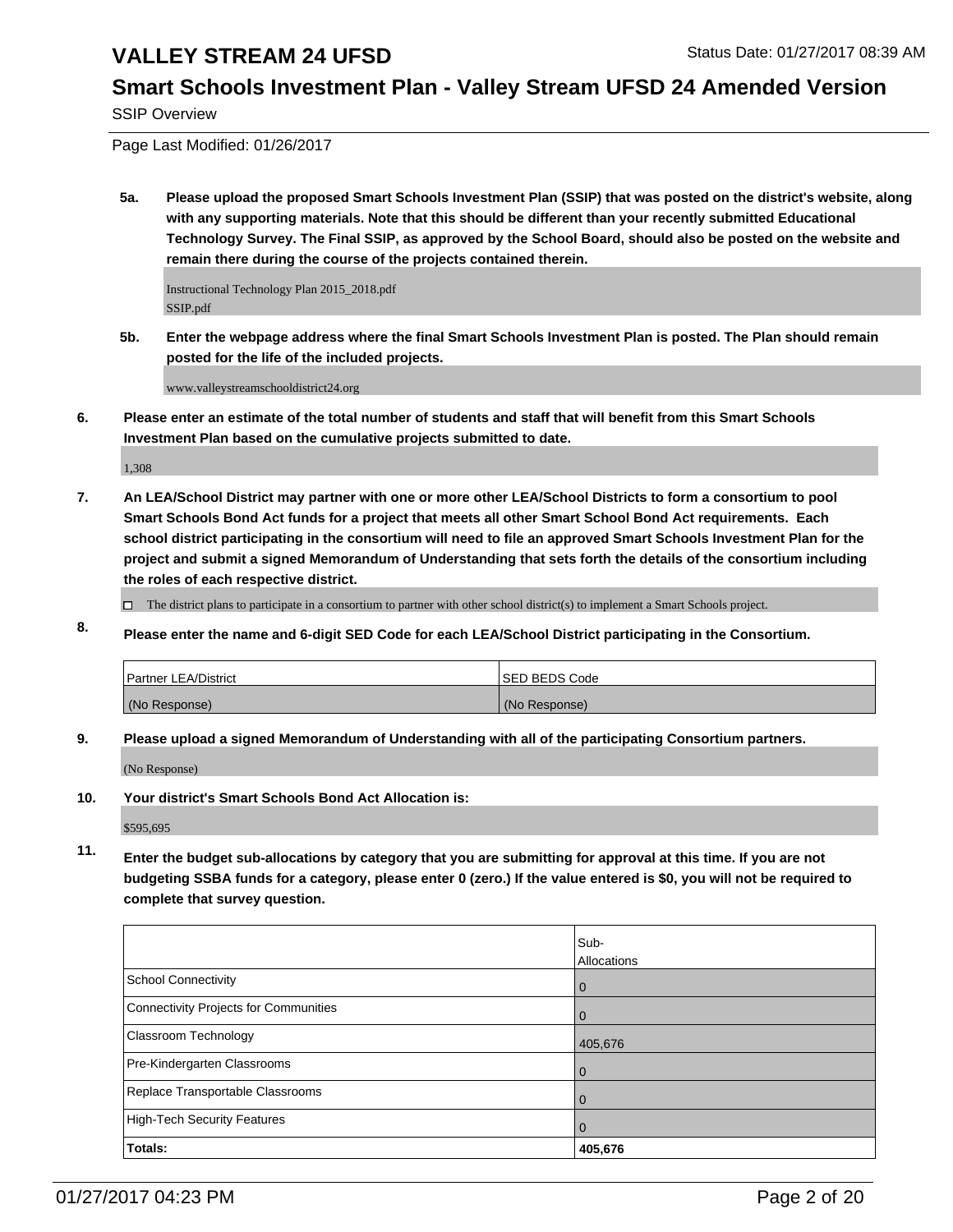### **Smart Schools Investment Plan - Valley Stream UFSD 24 Amended Version**

School Connectivity

Page Last Modified: 01/26/2017

- **1. In order for students and faculty to receive the maximum benefit from the technology made available under the Smart Schools Bond Act, their school buildings must possess sufficient connectivity infrastructure to ensure that devices can be used during the school day. Smart Schools Investment Plans must demonstrate that:**
	- **sufficient infrastructure that meets the Federal Communications Commission's 100 Mbps per 1,000 students standard currently exists in the buildings where new devices will be deployed, or**
	- **is a planned use of a portion of Smart Schools Bond Act funds, or**
	- **is under development through another funding source.**

**Smart Schools Bond Act funds used for technology infrastructure or classroom technology investments must increase the number of school buildings that meet or exceed the minimum speed standard of 100 Mbps per 1,000 students and staff within 12 months. This standard may be met on either a contracted 24/7 firm service or a "burstable" capability. If the standard is met under the burstable criteria, it must be:**

**1. Specifically codified in a service contract with a provider, and**

**2. Guaranteed to be available to all students and devices as needed, particularly during periods of high demand, such as computer-based testing (CBT) periods.**

**Please describe how your district already meets or is planning to meet this standard within 12 months of plan submission.**

(No Response)

- **1a. If a district believes that it will be impossible to meet this standard within 12 months, it may apply for a waiver of this requirement, as described on the Smart Schools website. The waiver must be filed and approved by SED prior to submitting this survey.**
	- $\Box$ By checking this box, you are certifying that the school district has an approved waiver of this requirement on file with the New York State Education Department.
- **2. Connectivity Speed Calculator (Required)**

|                         | l Number of<br>Students | Multiply by<br>100 Kbps | Divide by 1000 Current Speed<br>to Convert to<br>Reauired<br>Speed in Mb | in Mb            | Expected<br>Speed to be<br>Attained Within   Required<br>12 Months | <b>Expected Date</b><br>l When<br>Speed Will be<br>Met |
|-------------------------|-------------------------|-------------------------|--------------------------------------------------------------------------|------------------|--------------------------------------------------------------------|--------------------------------------------------------|
| <b>Calculated Speed</b> | (No<br>Response)        | (No Response)           | (No<br>Response)                                                         | (No<br>Response) | (No<br>Response)                                                   | (No<br>Response)                                       |

**3. Describe how you intend to use Smart Schools Bond Act funds for high-speed broadband and/or wireless connectivity projects in school buildings.**

(No Response)

**4. Describe the linkage between the district's District Instructional Technology Plan and the proposed projects. (There should be a link between your response to this question and your response to Question 1 in Part E. Curriculum and Instruction "What are the district's plans to use digital connectivity and technology to improve teaching and learning?)**

(No Response)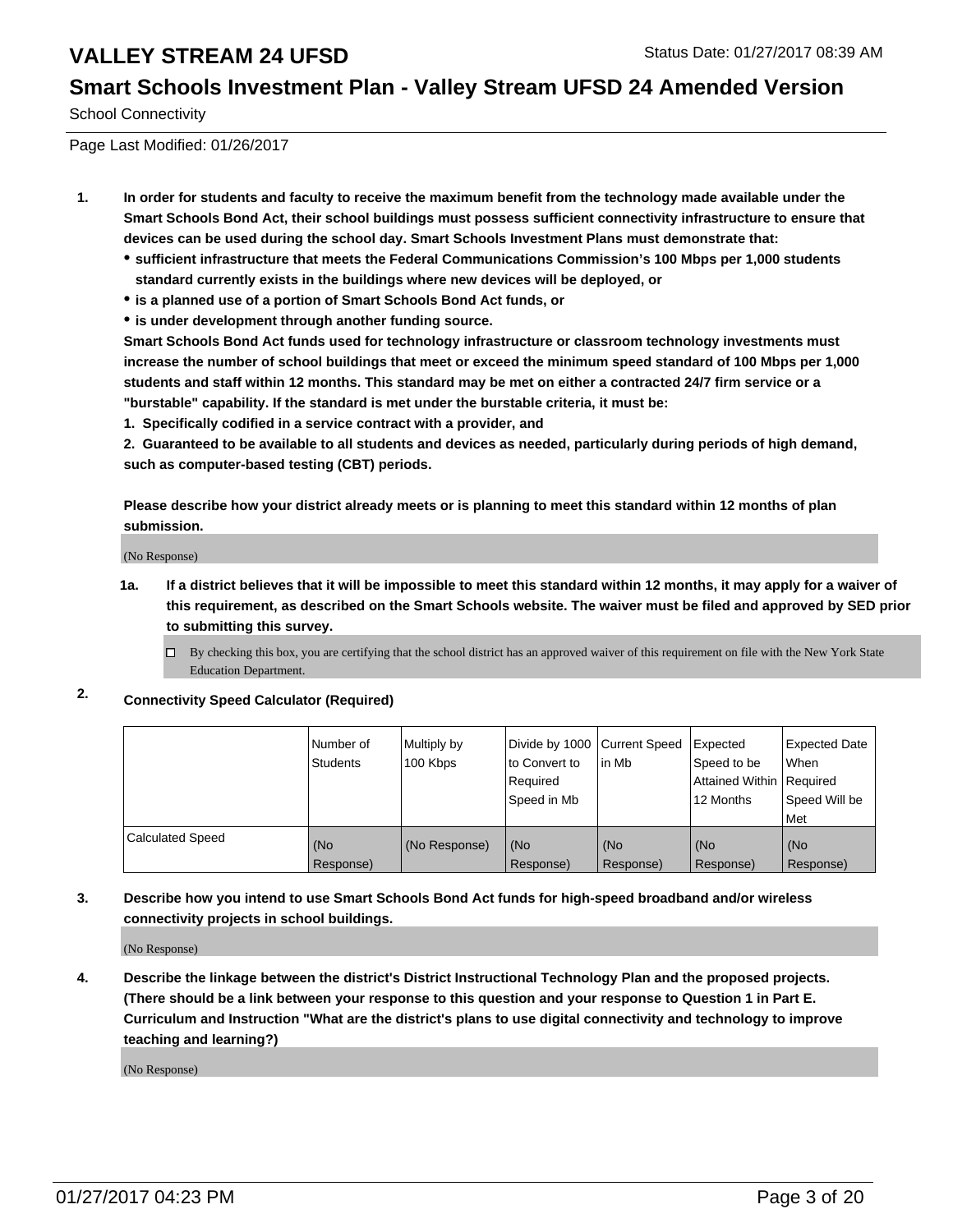# **Smart Schools Investment Plan - Valley Stream UFSD 24 Amended Version**

School Connectivity

Page Last Modified: 01/26/2017

**5. If the district wishes to have students and staff access the Internet from wireless devices within the school building, or in close proximity to it, it must first ensure that it has a robust Wi-Fi network in place that has sufficient bandwidth to meet user demand.**

**Please describe how you have quantified this demand and how you plan to meet this demand.**

(No Response)

**6. As indicated on Page 5 of the guidance, the Office of Facilities Planning will have to conduct a preliminary review of all capital projects, including connectivity projects.**

**Please indicate on a separate row each project number given to you by the Office of Facilities Planning.**

| Project Number |  |
|----------------|--|
|                |  |
| (No Response)  |  |
|                |  |

**7. Certain high-tech security and connectivity infrastructure projects may be eligible for an expedited review process as determined by the Office of Facilities Planning.**

**Was your project deemed eligible for streamlined review?**

Yes

**7a. Districts that choose the Streamlined Review Process will be required to certify that they have reviewed all installations with their licensed architect or engineer of record and provide that person's name and license number. The licensed professional must review the products and proposed method of installation prior to implementation and review the work during and after completion in order to affirm that the work was codecompliant, if requested.**

 $\Box$  I certify that I have reviewed all installations with a licensed architect or engineer of record.

**8. Include the name and license number of the architect or engineer of record.**

| <i>N</i> ame  | License Number |
|---------------|----------------|
| (No Response) | (No Response)  |

**9. If you are submitting an allocation for School Connectivity complete this table. Note that the calculated Total at the bottom of the table must equal the Total allocation for this category that you**

**entered in the SSIP Overview overall budget.**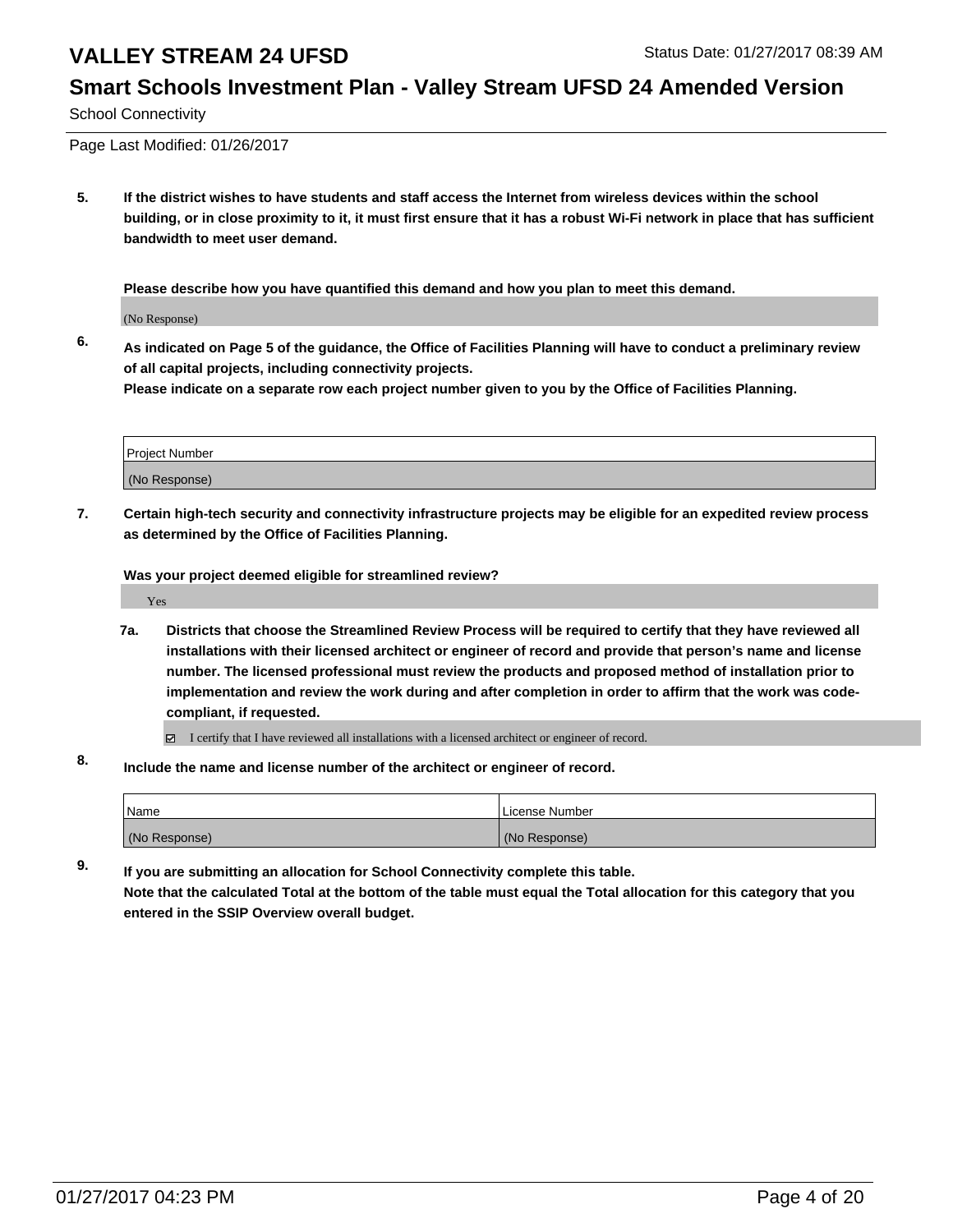# **Smart Schools Investment Plan - Valley Stream UFSD 24 Amended Version**

School Connectivity

Page Last Modified: 01/26/2017

|                                            | Sub-          |
|--------------------------------------------|---------------|
|                                            | Allocation    |
| Network/Access Costs                       | (No Response) |
| <b>Outside Plant Costs</b>                 | (No Response) |
| School Internal Connections and Components | (No Response) |
| <b>Professional Services</b>               | (No Response) |
| Testing                                    | (No Response) |
| <b>Other Upfront Costs</b>                 | (No Response) |
| <b>Other Costs</b>                         | (No Response) |
| Totals:                                    | 0             |

**10. Please detail the type, quantity, per unit cost and total cost of the eligible items under each sub-category. This is especially important for any expenditures listed under the "Other" category. All expenditures must be eligible for tax-exempt financing to be reimbursed through the SSBA. Sufficient detail must be provided so that we can verify this is the case. If you have any questions, please contact us directly through smartschools@nysed.gov. NOTE: Wireless Access Points should be included in this category, not under Classroom Educational Technology, except those that will be loaned/purchased for nonpublic schools.**

| Select the allowable expenditure | Item to be purchased | l Quantitv      | Cost per Item | <b>Total Cost</b> |
|----------------------------------|----------------------|-----------------|---------------|-------------------|
| type.                            |                      |                 |               |                   |
| Repeat to add another item under |                      |                 |               |                   |
| each type.                       |                      |                 |               |                   |
| (No Response)                    | (No Response)        | l (No Response) | (No Response) | (No Response)     |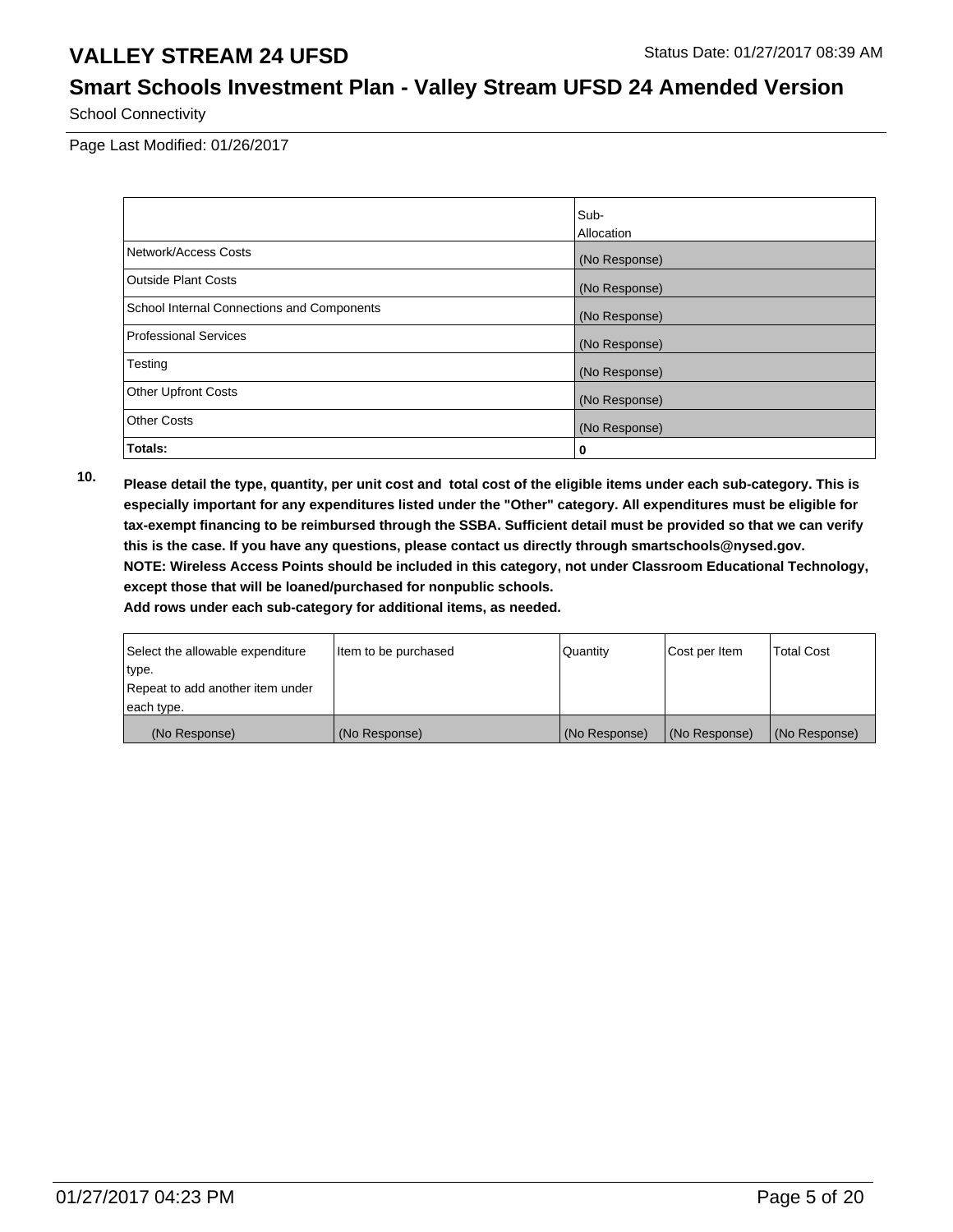# **Smart Schools Investment Plan - Valley Stream UFSD 24 Amended Version**

Community Connectivity (Broadband and Wireless)

Page Last Modified: 01/26/2017

**1. Describe how you intend to use Smart Schools Bond Act funds for high-speed broadband and/or wireless connectivity projects in the community.**

(No Response)

**2. Please describe how the proposed project(s) will promote student achievement and increase student and/or staff access to the Internet in a manner that enhances student learning and/or instruction outside of the school day and/or school building.**

(No Response)

**3. Community connectivity projects must comply with all the necessary local building codes and regulations (building and related permits are not required prior to plan submission).**

 $\Box$  I certify that we will comply with all the necessary local building codes and regulations.

**4. Please describe the physical location of the proposed investment.**

(No Response)

**5. Please provide the initial list of partners participating in the Community Connectivity Broadband Project, along with their Federal Tax Identification (Employer Identification) number.**

| <b>Project Partners</b> | Federal ID#   |
|-------------------------|---------------|
| (No Response)           | (No Response) |

**6. If you are submitting an allocation for Community Connectivity, complete this table. Note that the calculated Total at the bottom of the table must equal the Total allocation for this category that you entered in the SSIP Overview overall budget.**

|                                    | Sub-Allocation |
|------------------------------------|----------------|
| Network/Access Costs               | (No Response)  |
| <b>Outside Plant Costs</b>         | (No Response)  |
| <b>Tower Costs</b>                 | (No Response)  |
| <b>Customer Premises Equipment</b> | (No Response)  |
| <b>Professional Services</b>       | (No Response)  |
| Testing                            | (No Response)  |
| <b>Other Upfront Costs</b>         | (No Response)  |
| <b>Other Costs</b>                 | (No Response)  |
| Totals:                            | 0              |

**7. Please detail the type, quantity, per unit cost and total cost of the eligible items under each sub-category. This is especially important for any expenditures listed under the "Other" category. All expenditures must be capital-bond eligible to be reimbursed through the SSBA. If you have any questions, please contact us directly through smartschools@nysed.gov.**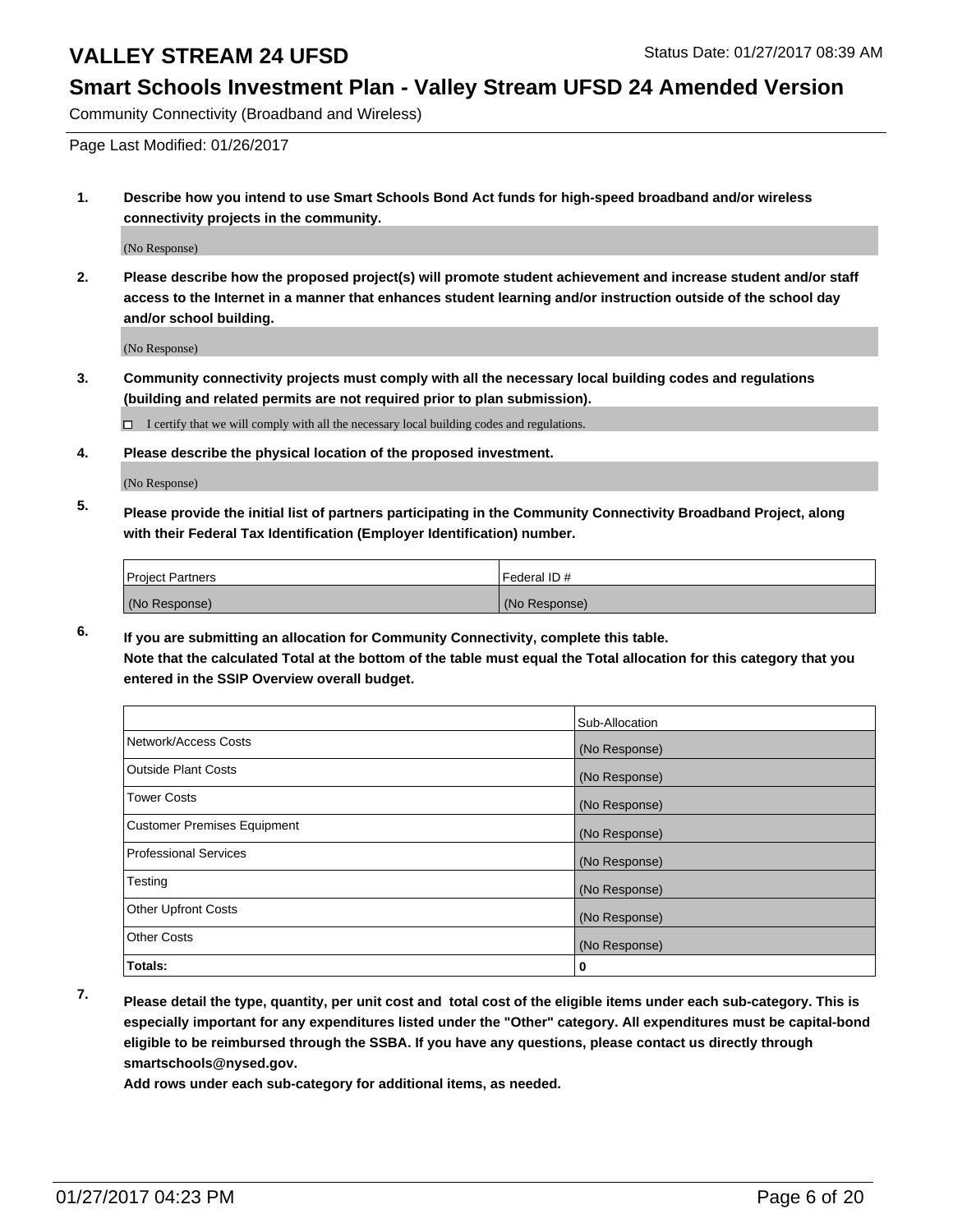# **Smart Schools Investment Plan - Valley Stream UFSD 24 Amended Version**

Community Connectivity (Broadband and Wireless)

| Select the allowable expenditure | Item to be purchased | Quantity      | Cost per Item | Total Cost    |
|----------------------------------|----------------------|---------------|---------------|---------------|
| type.                            |                      |               |               |               |
| Repeat to add another item under |                      |               |               |               |
| each type.                       |                      |               |               |               |
| (No Response)                    | (No Response)        | (No Response) | (No Response) | (No Response) |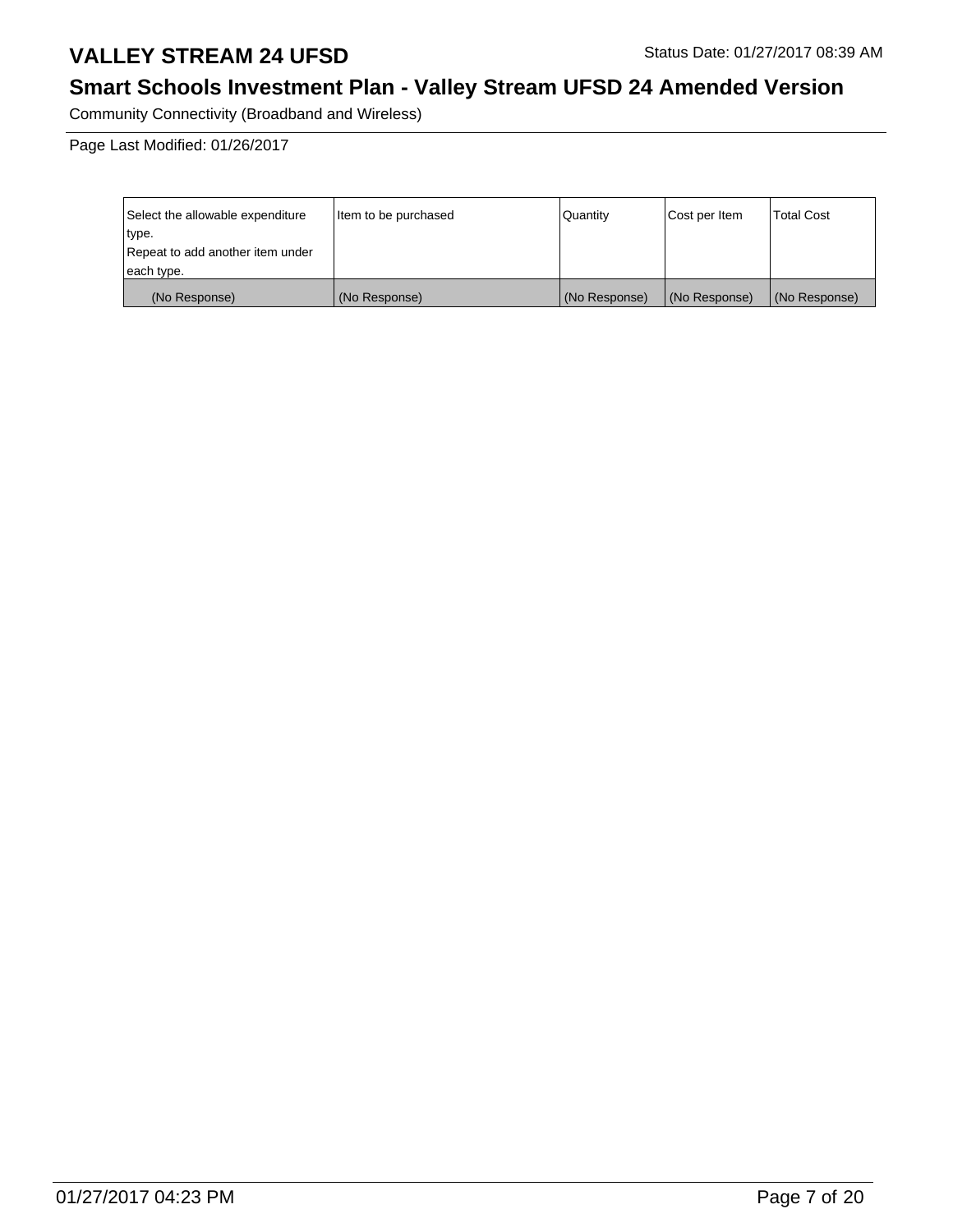#### **Smart Schools Investment Plan - Valley Stream UFSD 24 Amended Version**

Classroom Learning Technology

Page Last Modified: 01/26/2017

**1. In order for students and faculty to receive the maximum benefit from the technology made available under the Smart Schools Bond Act, their school buildings must possess sufficient connectivity infrastructure to ensure that devices can be used during the school day. Smart Schools Investment Plans must demonstrate that sufficient infrastructure that meets the Federal Communications Commission's 100 Mbps per 1,000 students standard currently exists in the buildings where new devices will be deployed, or is a planned use of a portion of Smart Schools Bond Act funds, or is under development through another funding source.**

**Smart Schools Bond Act funds used for technology infrastructure or classroom technology investments must increase the number of school buildings that meet or exceed the minimum speed standard of 100 Mbps per 1,000 students and staff within 12 months. This standard may be met on either a contracted 24/7 firm service or a "burstable" capability. If the standard is met under the burstable criteria, it must be:**

**1. Specifically codified in a service contract with a provider, and**

**2. Guaranteed to be available to all students and devices as needed, particularly during periods of high demand, such as computer-based testing (CBT) periods.**

**Please describe how your district already meets or is planning to meet this standard within 12 months of plan submission.**

Our District has sufficient bandwidth for the 607 devices. As per Nassau BOCES, the current bandwidth is sufficient for all devices if used concurrently. With the number of students currently at 1,109 our required speed is 110.9 Mb. We are operating at 100Mbs and the District will meet the minimum speed required by 9/27/17 at a rate of 120 Mb.

- **1a. If a district believes that it will be impossible to meet this standard within 12 months, it may apply for a waiver of this requirement, as described on the Smart Schools website. The waiver must be filed and approved by SED prior to submitting this survey.**
	- $\Box$  By checking this box, you are certifying that the school district has an approved waiver of this requirement on file with the New York State Education Department.

#### **2. Connectivity Speed Calculator (Required)**

|                         | l Number of<br><b>Students</b> | Multiply by<br>100 Kbps | Divide by 1000 Current Speed<br>lto Convert to | lin Mb | <b>I</b> Expected<br>Speed to be | <b>Expected Date</b><br>When |
|-------------------------|--------------------------------|-------------------------|------------------------------------------------|--------|----------------------------------|------------------------------|
|                         |                                |                         | Required                                       |        | Attained Within   Required       |                              |
|                         |                                |                         | Speed in Mb                                    |        | 12 Months                        | Speed Will be                |
|                         |                                |                         |                                                |        |                                  | Met                          |
| <b>Calculated Speed</b> | 1.109                          | 110.900                 | 110.9                                          | 100    | 120                              | 09/27/2017                   |

**3. If the district wishes to have students and staff access the Internet from wireless devices within the school building, or in close proximity to it, it must first ensure that it has a robust Wi-Fi network in place that has sufficient bandwidth to meet user demand.**

#### **Please describe how you have quantified this demand and how you plan to meet this demand.**

Our District has a robust Wi-Fi network established with Nassau BOCES. We are Bo Tied with their fiber optic lines. When necessary, the district will continue to work with BOCES to update and upgrade the Wi-Fi network.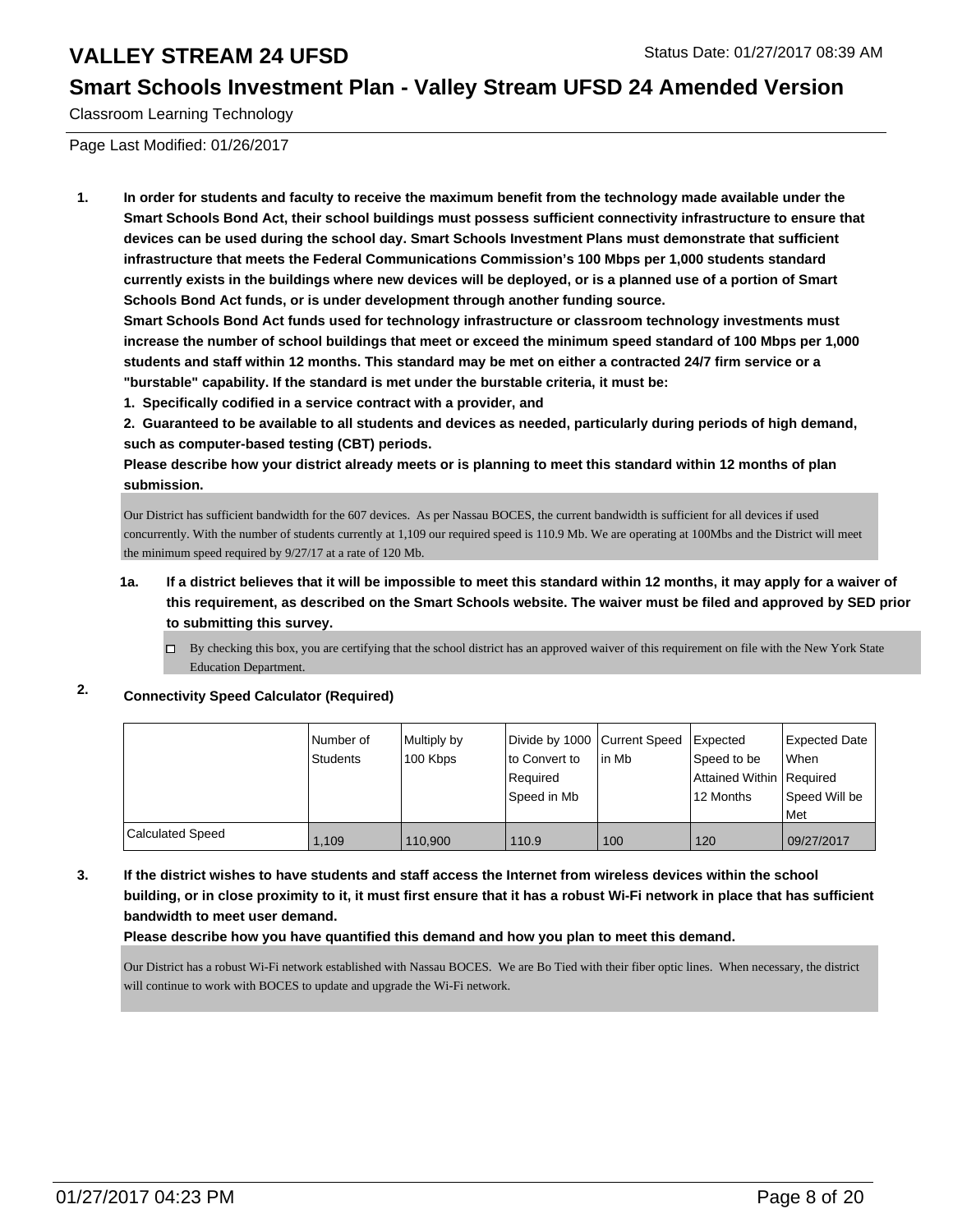# **Smart Schools Investment Plan - Valley Stream UFSD 24 Amended Version**

Classroom Learning Technology

Page Last Modified: 01/26/2017

**4. All New York State public school districts are required to complete and submit an Instructional Technology Plan survey to the New York State Education Department in compliance with Section 753 of the Education Law and per Part 100.12 of the Commissioner's Regulations.**

**Districts that include educational technology purchases as part of their Smart Schools Investment Plan must have a submitted and approved Instructional Technology Plan survey on file with the New York State Education Department.**

- By checking this box, you are certifying that the school district has an approved Instructional Technology Plan survey on file with the New York State Education Department.
- **5. Describe the devices you intend to purchase and their compatibility with existing or planned platforms or systems. Specifically address the adequacy of each facility's electrical, HVAC and other infrastructure necessary to install and support the operation of the planned technology.**

Nassau BOCES came to all our facilities to ensure that there is adequate electricity to support the new device purchases. Every classroom has a 20 amp circuit capable of absorbing the electrical needs of all chromebooks, macbooks, tablets, and iPads. We typically will have 15 - 20 students in a room. At any point, there will not be utilization in excess of 1,920 watts or 16 amps drawn. The whiteboard will consume less than 2.5 W. Imacs and HP desktops will have a 65W requirement. The Chromebooks have a 59W battery and will run for 5 hours, Macbooks have a 60W battery and also run for 5 hours. Ipads have a 25W battery and 4.5 hours run time while surface pro tablets will have a 12W battery and a 5 hour run time. All devices can be charged daily and hourly watt consumption is estimated between 2W - 5W. With recent electrical upgrades conducted last year, our buildings are each capable of 800 amp (2400 total) service. Over the past 12 months, current utilization is at an average recorded demand of 892 KWH total for all three buildings combined. All devices being purchased are compatible with existing platforms where laptops can be stored and charged in rolling bank carts.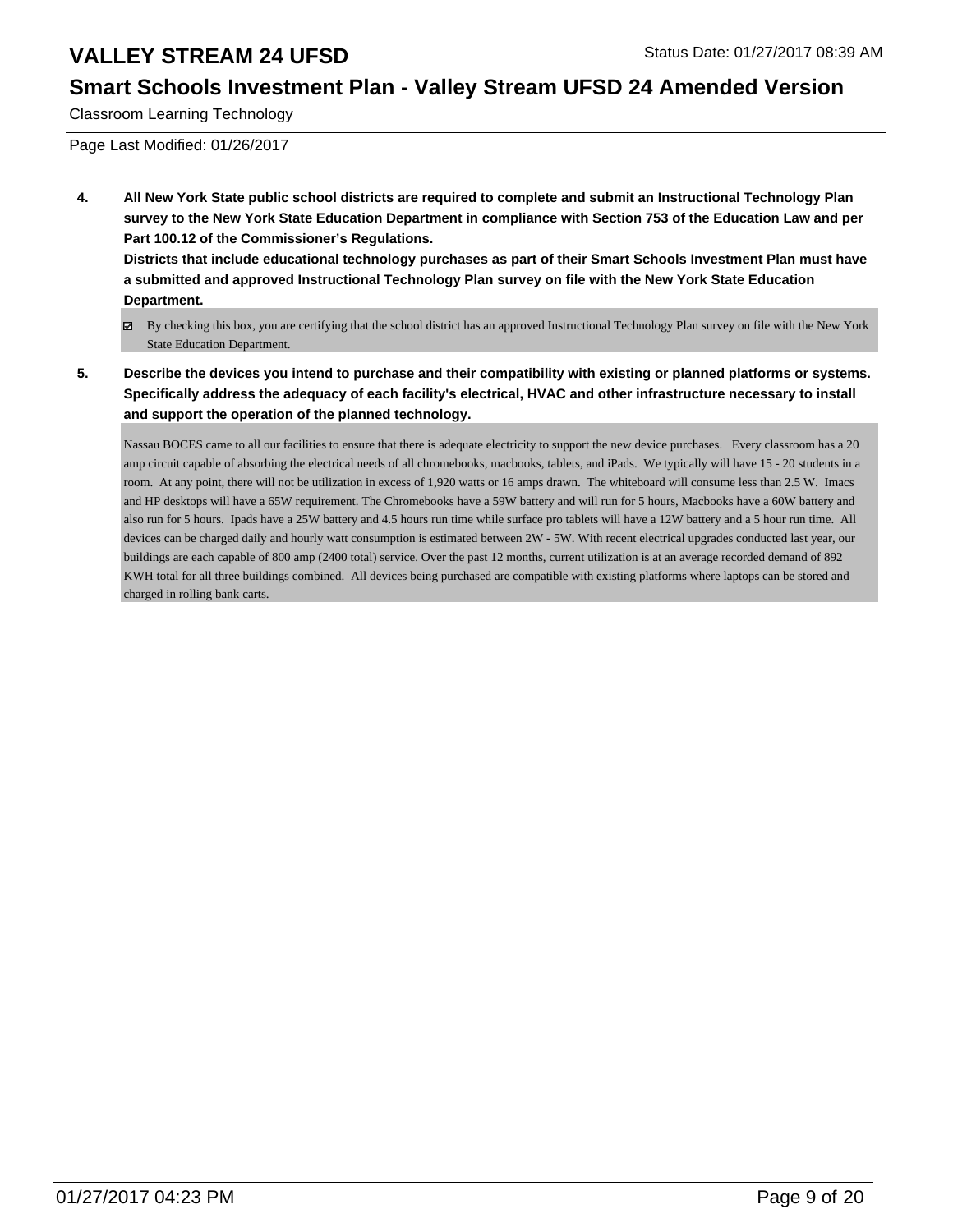### **Smart Schools Investment Plan - Valley Stream UFSD 24 Amended Version**

Classroom Learning Technology

Page Last Modified: 01/26/2017

- **6. Describe how the proposed technology purchases will:**
	- **> enhance differentiated instruction;**
	- **> expand student learning inside and outside the classroom;**
	- **> benefit students with disabilities and English language learners; and**
	- **> contribute to the reduction of other learning gaps that have been identified within the district.**

**The expectation is that districts will place a priority on addressing the needs of students who struggle to succeed in a rigorous curriculum. Responses in this section should specifically address this concern and align with the district's Instructional Technology Plan (in particular Question 2 of E. Curriculum and Instruction: "Does the district's instructional technology plan address the needs of students with disabilities to ensure equitable access to instruction, materials and assessments?" and Question 3 of the same section: "Does the district's instructional technology plan address the provision of assistive technology specifically for students with disabilities to ensure access to and participation in the general curriculum?"**

We would like to provide more in the area of differentiated instruction to meet our student's specific needs. The use of the Chromebooks and iPads will provide us with the means to do this. Many of our students do not attend preschool before they enter our district. They come to us with gaps in their foundational skills. We would like to use the iPads and Chromebooks to address these gaps early on and build a strong foundation for our students with the use of apps and learning programs. The use of these technology supports will allow us to tailor instruction to each student's needs. Our district has identified gaps in several ELA and math areas. We would like to use the Chromebooks and iPads to eliminate these gaps. We will have students work on apps and programs that will help to increase their comprehension skills, fluency, number sense, and problem solving skills. General education students, students with disabilities, and English Language Learners will now be able to increase their academic skills with the use of iPads, Chromebooks, document cameras and SMARTboards. The technology tools will be utilized with computer programs such as Learning Farm, Reading A to Z, Readworks, and other programs to reinforce and enrich their academic skills with the standards. We will utilize programs that will allow for targeting specific needs for every student in the curriculum areas. The students will be able to practice skills independently and in shared groups. These tools will also be utilized with programs such as NWEA to gather information about the targeted instruction that is needed for every student. We will place close reading lessons for Science and Social Studies on each tablet to allow the students to increase their comprehension skills and gain knowledge in the content areas. The SMARTboard will also allow us to meet the learning styles of all the students as it is interactive and will allow us to pair the iPads with it for visual learners and kinesthetic-tactile learners. We are also beginning to focus on blended classrooms. We have a classroom ready to pilot this approach. This would be possible with the purchase of tablets.

The use of the Chrome books will also be utilized to increase our STEAM activities. In music, we are piloting using Garage Band to support sixth grade students with composing their own songs in relation to our Emotional Literacy Program. The use of the Chromebooks and iPads will allow the students to work individually and in small groups to focus on music standards and create their own songs. This will be expanded to other grade levels with the increase in tablets. Iin addition, our Challenge and Art Prgoram is currently working on projects that use the 3-D printer. The student would be able to create their designs using simple cad lessons on the tablets.

The use of the Chromebooks and iPads will also be used with English Language Learners. We will purchase apps that will reinforce and remediate the students' strengths and weaknesses. In addition, this will allow us to provide more translation to students and parents with the use of the tablets and the "I Translate Voice" app. With the use of the increased technology items, we would like to implement programs such as Skills Navigator for our students with disabilities. This program provides instruction and remediation to students to target their areas of weakness and provide immediate support. The students must work through different levels of instruction and show mastery with the designated topics before moving forward. This will enhance their skill levels in all curriculum areas.

#### **7. Where appropriate, describe how the proposed technology purchases will enhance ongoing communication with parents and other stakeholders and help the district facilitate technology-based regional partnerships, including distance learning and other efforts.**

Maintain and update District Website, Notices, District Facebook for Announcements, and School Messenger eSchools Reports through Nassau BOCES Coffee Hours BOE Meetings Workshops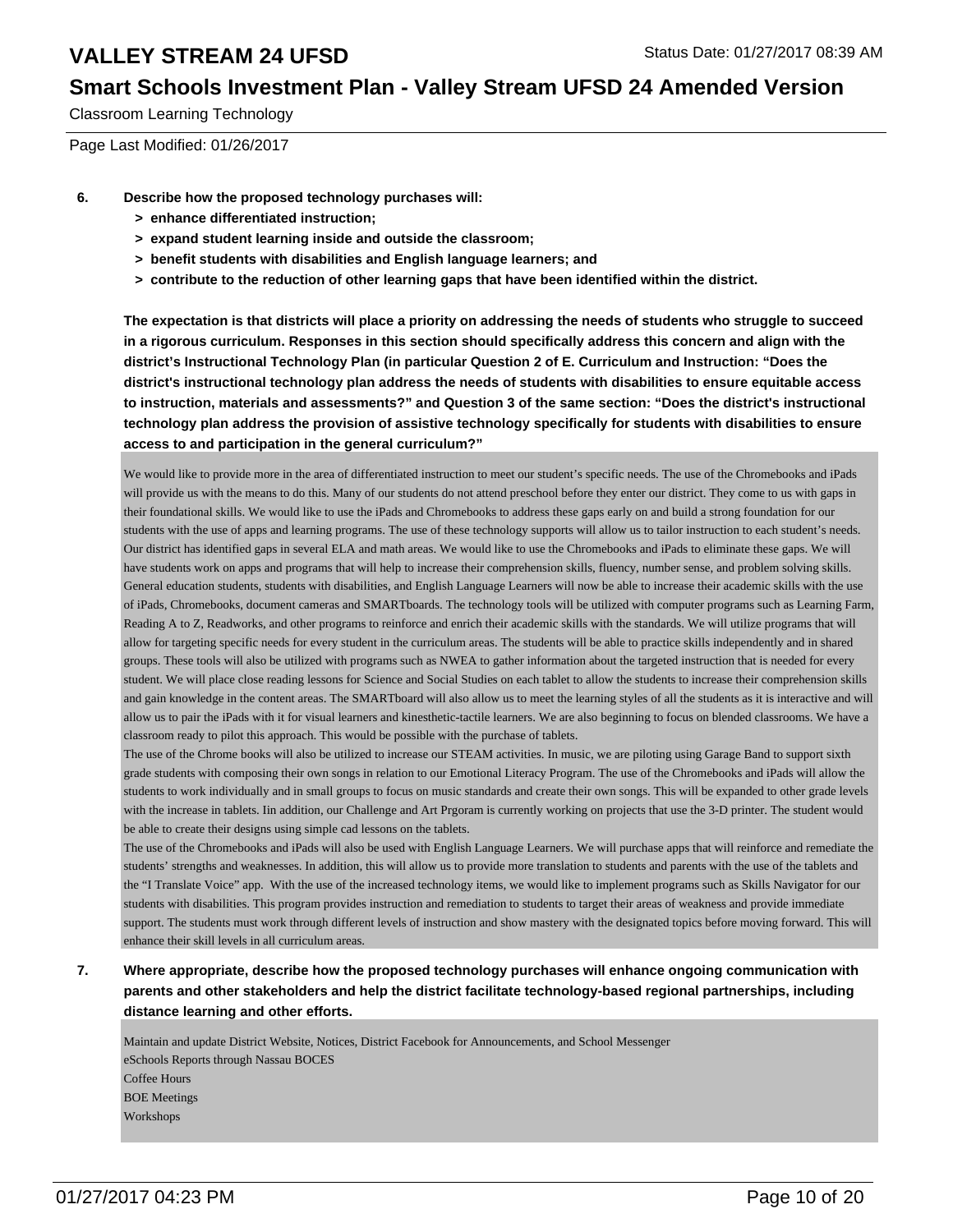#### **Smart Schools Investment Plan - Valley Stream UFSD 24 Amended Version**

Classroom Learning Technology

Page Last Modified: 01/26/2017

**8. Describe the district's plan to provide professional development to ensure that administrators, teachers and staff can employ the technology purchased to enhance instruction successfully.**

**Note: This response should be aligned and expanded upon in accordance with your district's response to Question 1 of F. Professional Development of your Instructional Technology Plan: "Please provide a summary of professional development offered to teachers and staff, for the time period covered by this plan, to support technology to enhance teaching and learning. Please include topics, audience and method of delivery within your summary."**

Valley Stream School District Twenty-four is committed to on-going professional development for administrators, staff, teachers, and aides to support the use of technology wherever learning takes place. This includes, but is not limited to classrooms, libraries, and other institutional settings in the community. Professional development activity options will include, but are not limited to Superintendent Conference Days, in-service workshops, and on-site coaching of technology integration into curriculum. The technology department will work with the Director of Curriculum, Director of Special Education, Building Principals, and staff to develop technology literacy within the district so that staff members can continue to grow professionally and effectively integrating technology into the curriculum. BOCES, chromebook vendors, the Valley Stream Teachers Center, and on site technology staff are all sources for on-going training and technical assistance to professional staff.

Specifically, the professional development topics will include:

Introduction to Chromebooks

Introduction to iPads

Utilization of SMART Board tools

Utilization of document cameras

Implement special apps to tailor instruction to meet all students' needs with the iPads to enhance student leaning for academic success (such as ELA, Math, Science, and the Arts apps)

Implementing Google apps to allow teachers and students to share documents and lessons with other teachers and students in the district, out of the district, and with the Teacher's Center (In addition, this is critical for our students as they need to know how to use Google apps as they enter the high school district, which is separate from our district.)

Focusing on using simple cad programs and Cubify for the 3-D printer and Garage Band

Focusing on Blended Learning Concepts

We will use outside presenters, in house presenters (technology team), and technology liaisons to present technology topics and to serve as coaches. In addition, we have a partnership with BOCES through Model Schools to provide technology professional development sessions to our staff. The professional development for our staff is very important as the skills the teachers learn will be transferred to the students. This will allow us to have the students use the tools mentioned above to strengthen their academic areas. Also, it will allow for a smooth academic transition for the students as they move to the high school district. In addition, professional development is needed for staff as they work with students to use these tools as they take diagnostic assessments and field tests.

In addition, professional development will focus on providing technology training to staff to be turn keyed to the students. There will be a focus on blended learning opportunities in the classroom setting. We will be piloting this approach in one of our classrooms.

- **9. Districts must contact the SUNY/CUNY teacher preparation program that supplies the largest number of the district's new teachers to request advice on innovative uses and best practices at the intersection of pedagogy and educational technology.**
	- $\boxtimes$  By checking this box, you certify that you have contacted the SUNY/CUNY teacher preparation program that supplies the largest number of your new teachers to request advice on these issues.

#### **9a. Please enter the name of the SUNY or CUNY Institution that you contacted.**

Stony Brook University

**9b. Enter the primary Institution phone number.**

631-632-7783

**9c. Enter the name of the contact person with whom you consulted and/or will be collaborating with on innovative uses of technology and best practices.**

Dorit Kaufman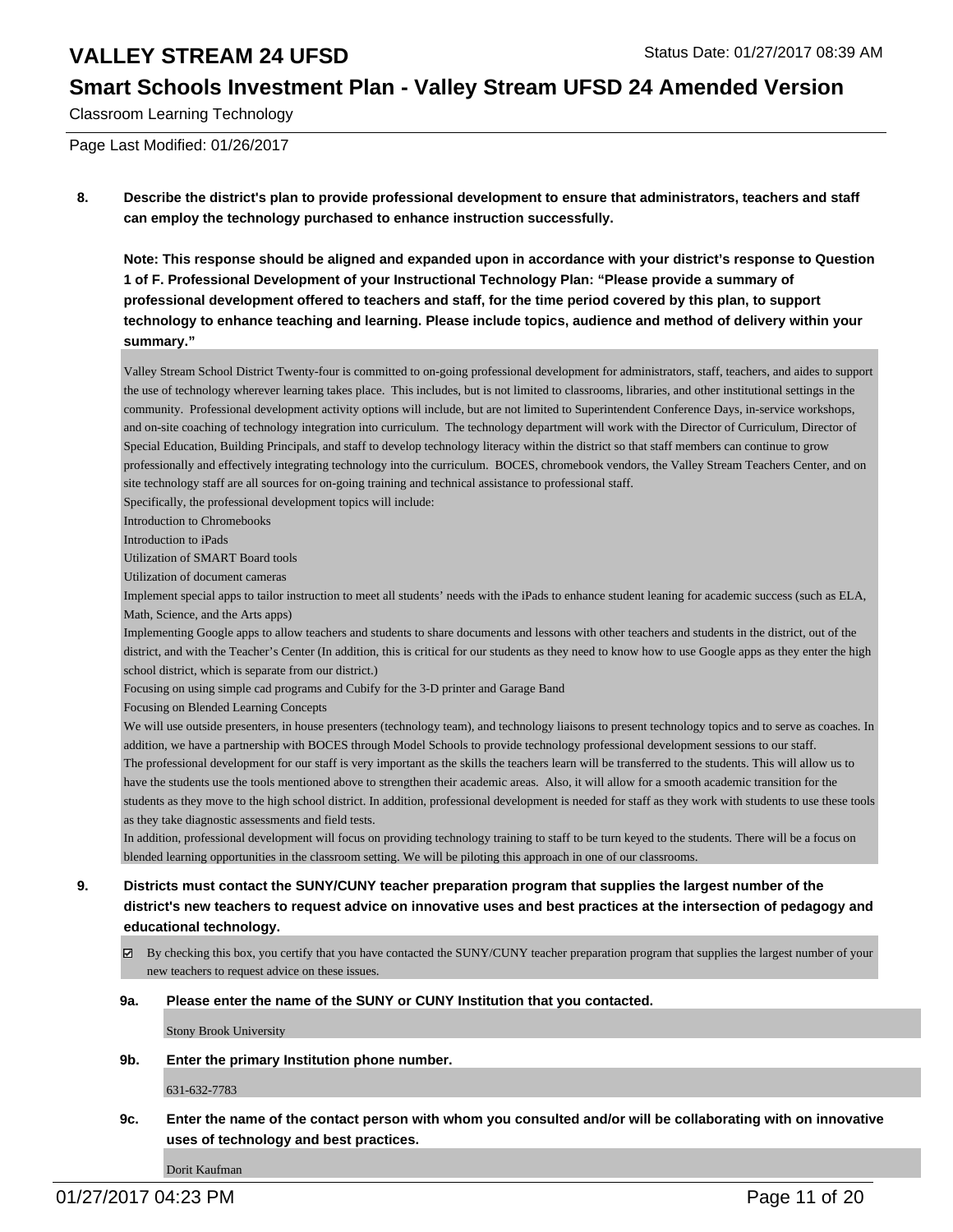# **Smart Schools Investment Plan - Valley Stream UFSD 24 Amended Version**

Classroom Learning Technology

Page Last Modified: 01/26/2017

**10. A district whose Smart Schools Investment Plan proposes the purchase of technology devices and other hardware must account for nonpublic schools in the district.**

**Are there nonpublic schools within your school district?**

Yes

 $\hfill \square$  No

**10a. Describe your plan to loan purchased hardware to nonpublic schools within your district. The plan should use your district's nonpublic per-student loan amount calculated below, within the framework of the guidance. Please enter the date by which nonpublic schools must request classroom technology items. Also, specify in your response the devices that the nonpublic schools have requested, as well as in the in the Budget and the Expenditure Table at the end of the page.**

The amount of Classroom Technology totals \$405,676. Non-public Schools include 177 students from Holy Name of Mary. \$44,250 of the Classroom Technology will be loaned to them. Valley Stream Christian Academy has 77 students and \$19,250.00 of the Classroom Technology will be loaned out to their students.

The District has met with the nonpublic schools. Specific devices have yet to be requested but nonpublic schools will submit expenditures at a later date. The District will require the nonpublic schools to request use of devices annually by June 1st.

**10b. A final Smart Schools Investment Plan cannot be approved until school authorities have adopted regulations specifying the date by which requests from nonpublic schools for the purchase and loan of Smart Schools Bond Act classroom technology must be received by the district.**

 $\boxtimes$  By checking this box, you certify that you have such a plan and associated regulations in place that have been made public.

### **11. Nonpublic Classroom Technology Loan Calculator**

**The Smart Schools Bond Act provides that any Classroom Learning Technology purchases made using Smart Schools funds shall be lent, upon request, to nonpublic schools in the district. However, no school district shall be required to loan technology in amounts greater than the total obtained and spent on technology pursuant to the Smart Schools Bond Act and the value of such loan may not exceed the total of \$250 multiplied by the nonpublic school enrollment in the base year at the time of enactment. See:**

**http://www.p12.nysed.gov/mgtserv/smart\_schools/docs/Smart\_Schools\_Bond\_Act\_Guidance\_04.27.15\_Final.pdf.**

|                                     | 1. Classroom<br>Technology<br>Sub-allocation | 2. Public<br>Enrollment<br>$(2014 - 15)$ | 13. Nonpublic<br><b>Enrollment</b><br>$(2014 - 15)$ | 4. Sum of<br>Public and<br>l Nonpublic<br><b>Enrollment</b> | 15. Total Per<br>Pupil Sub-<br>allocation | 6. Total<br>Nonpublic Loan  <br>Amount |
|-------------------------------------|----------------------------------------------|------------------------------------------|-----------------------------------------------------|-------------------------------------------------------------|-------------------------------------------|----------------------------------------|
| Calculated Nonpublic Loan<br>Amount | 405.676                                      | 1.100                                    | 254                                                 | 1.354                                                       | 250                                       | 63.500                                 |

**12. To ensure the sustainability of technology purchases made with Smart Schools funds, districts must demonstrate a long-term plan to maintain and replace technology purchases supported by Smart Schools Bond Act funds. This sustainability plan shall demonstrate a district's capacity to support recurring costs of use that are ineligible for Smart Schools Bond Act funding such as device maintenance, technical support, Internet and wireless fees, maintenance of hotspots, staff professional development, building maintenance and the replacement of incidental items. Further, such a sustainability plan shall include a long-term plan for the replacement of purchased devices and equipment at the end of their useful life with other funding sources.**

 $\boxtimes$  By checking this box, you certify that the district has a sustainability plan as described above.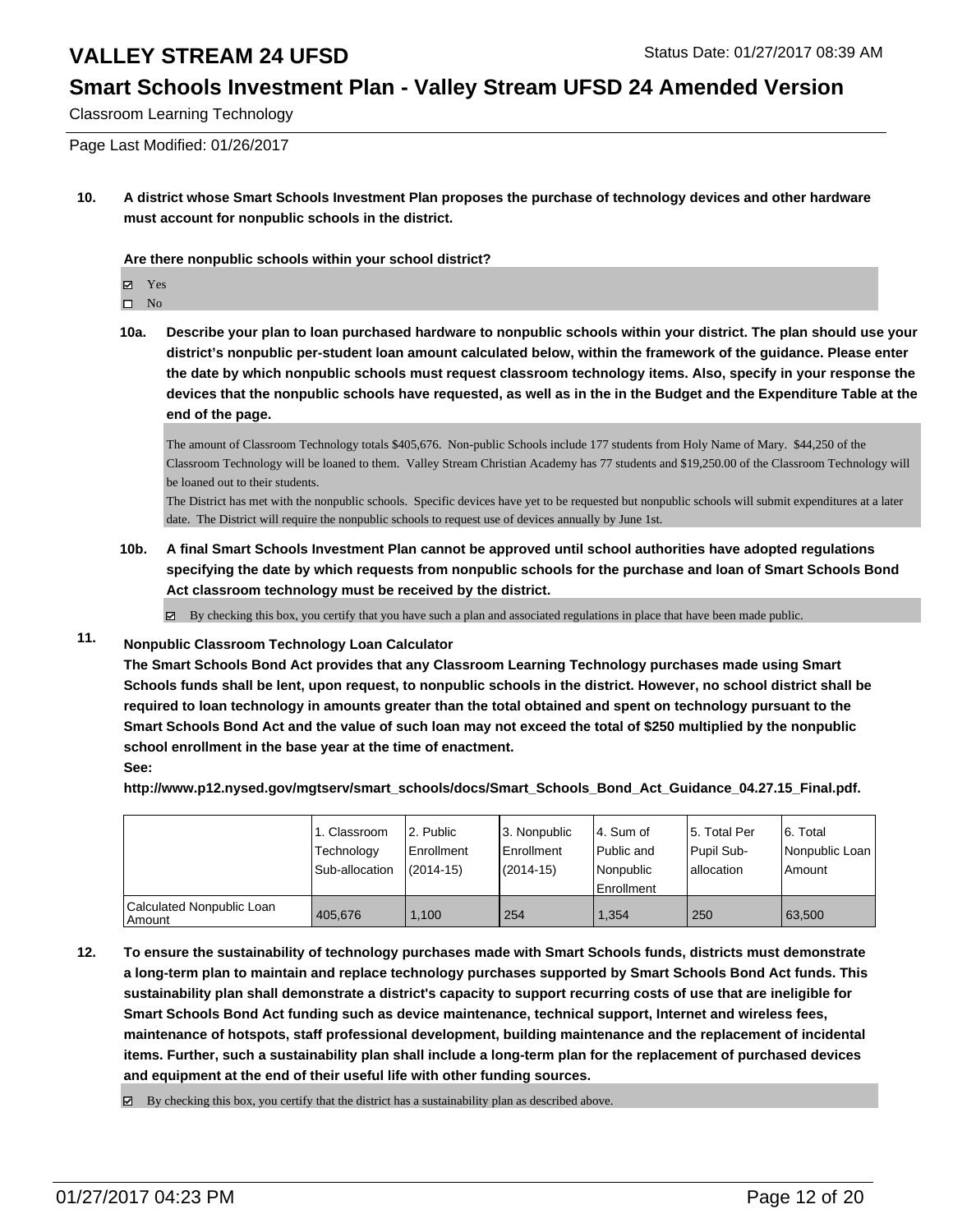### **Smart Schools Investment Plan - Valley Stream UFSD 24 Amended Version**

Classroom Learning Technology

Page Last Modified: 01/26/2017

**13. Districts must ensure that devices purchased with Smart Schools Bond funds will be distributed, prepared for use, maintained and supported appropriately. Districts must maintain detailed device inventories in accordance with generally accepted accounting principles.**

By checking this box, you certify that the district has a distribution and inventory management plan and system in place.

**14. If you are submitting an allocation for Classroom Learning Technology complete this table. Note that the calculated Total at the bottom of the table must equal the Total allocation for this category that you entered in the SSIP Overview overall budget.**

|                          | Sub-Allocation |
|--------------------------|----------------|
| Interactive Whiteboards  | 24,690         |
| Computer Servers         | (No Response)  |
| <b>Desktop Computers</b> | 18,516         |
| Laptop Computers         | 159,470        |
| <b>Tablet Computers</b>  | 139,500        |
| <b>Other Costs</b>       | 63,500         |
| Totals:                  | 405,676        |

**15. Please detail the type, quantity, per unit cost and total cost of the eligible items under each sub-category. This is especially important for any expenditures listed under the "Other" category. All expenditures must be capital-bond eligible to be reimbursed through the SSBA. If you have any questions, please contact us directly through smartschools@nysed.gov.**

**Please specify in the "Item to be Purchased" field which specific expenditures and items are planned to meet the district's nonpublic loan requirement, if applicable.**

**NOTE: Wireless Access Points that will be loaned/purchased for nonpublic schools should ONLY be included in this category, not under School Connectivity, where public school districts would list them. Add rows under each sub-category for additional items, as needed.**

| Select the allowable expenditure<br>type.<br>Repeat to add another item under<br>each type. | Item to be Purchased              | Quantity | Cost per Item | <b>Total Cost</b> |
|---------------------------------------------------------------------------------------------|-----------------------------------|----------|---------------|-------------------|
| Interactive Whiteboards                                                                     | Interactive NEC Projector Units   | 15       | 1,646         | 24,690            |
| <b>Tablet Computers</b>                                                                     | l iPads                           | 263      | 500           | 131,500           |
| <b>Tablet Computers</b>                                                                     | Surface Pro 3 or 4                | 10       | 800           | 8,000             |
| <b>Laptop Computers</b>                                                                     | Chrome books                      | 269      | 400           | 107,600           |
| <b>Laptop Computers</b>                                                                     | <b>MacBooks</b>                   | 35       | 1,482         | 51,870            |
| <b>Desktop Computers</b>                                                                    | iMacs                             | 12       | 1,268         | 15.216            |
| <b>Desktop Computers</b>                                                                    | <b>HP Pavilion Desktops</b>       | 3        | 1,100         | 3,300             |
| <b>Other Costs</b>                                                                          | unspecified non-public allocation |          | 63,500        | 63,500            |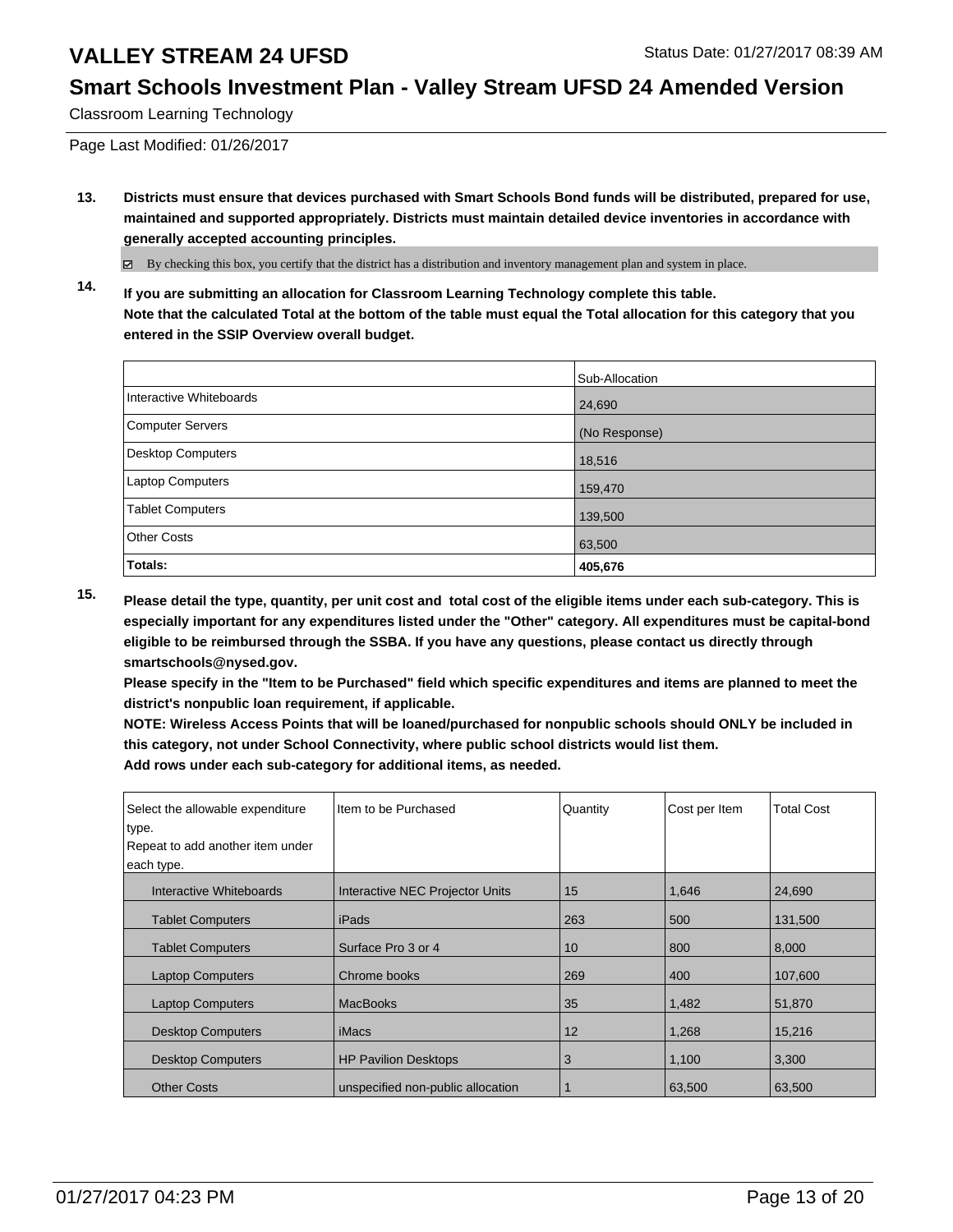#### **Smart Schools Investment Plan - Valley Stream UFSD 24 Amended Version**

Pre-Kindergarten Classrooms

Page Last Modified: 01/26/2017

**1. Provide information regarding how and where the district is currently serving pre-kindergarten students and justify the need for additional space with enrollment projections over 3 years.**

(No Response)

- **2. Describe the district's plan to construct, enhance or modernize education facilities to accommodate prekindergarten programs. Such plans must include:**
	- **Specific descriptions of what the district intends to do to each space;**
	- **An affirmation that pre-kindergarten classrooms will contain a minimum of 900 square feet per classroom;**
	- **The number of classrooms involved;**
	- **The approximate construction costs per classroom; and**
	- **Confirmation that the space is district-owned or has a long-term lease that exceeds the probable useful life of the improvements.**

(No Response)

**3. Smart Schools Bond Act funds may only be used for capital construction costs. Describe the type and amount of additional funds that will be required to support ineligible ongoing costs (e.g. instruction, supplies) associated with any additional pre-kindergarten classrooms that the district plans to add.**

(No Response)

**4. All plans and specifications for the erection, repair, enlargement or remodeling of school buildings in any public school district in the State must be reviewed and approved by the Commissioner. Districts that plan capital projects using their Smart Schools Bond Act funds will undergo a Preliminary Review Process by the Office of Facilities Planning.**

**Please indicate on a separate row each project number given to you by the Office of Facilities Planning.**

| Project Number |  |  |
|----------------|--|--|
| (No Response)  |  |  |

**5. If you have made an allocation for Pre-Kindergarten Classrooms, complete this table.**

**Note that the calculated Total at the bottom of the table must equal the Total allocation for this category that you entered in the SSIP Overview overall budget.**

|                                          | Sub-Allocation |
|------------------------------------------|----------------|
| Construct Pre-K Classrooms               | (No Response)  |
| Enhance/Modernize Educational Facilities | (No Response)  |
| Other Costs                              | (No Response)  |
| Totals:                                  | 0              |

**6. Please detail the type, quantity, per unit cost and total cost of the eligible items under each sub-category. This is especially important for any expenditures listed under the "Other" category. All expenditures must be capital-bond eligible to be reimbursed through the SSBA. If you have any questions, please contact us directly through smartschools@nysed.gov.**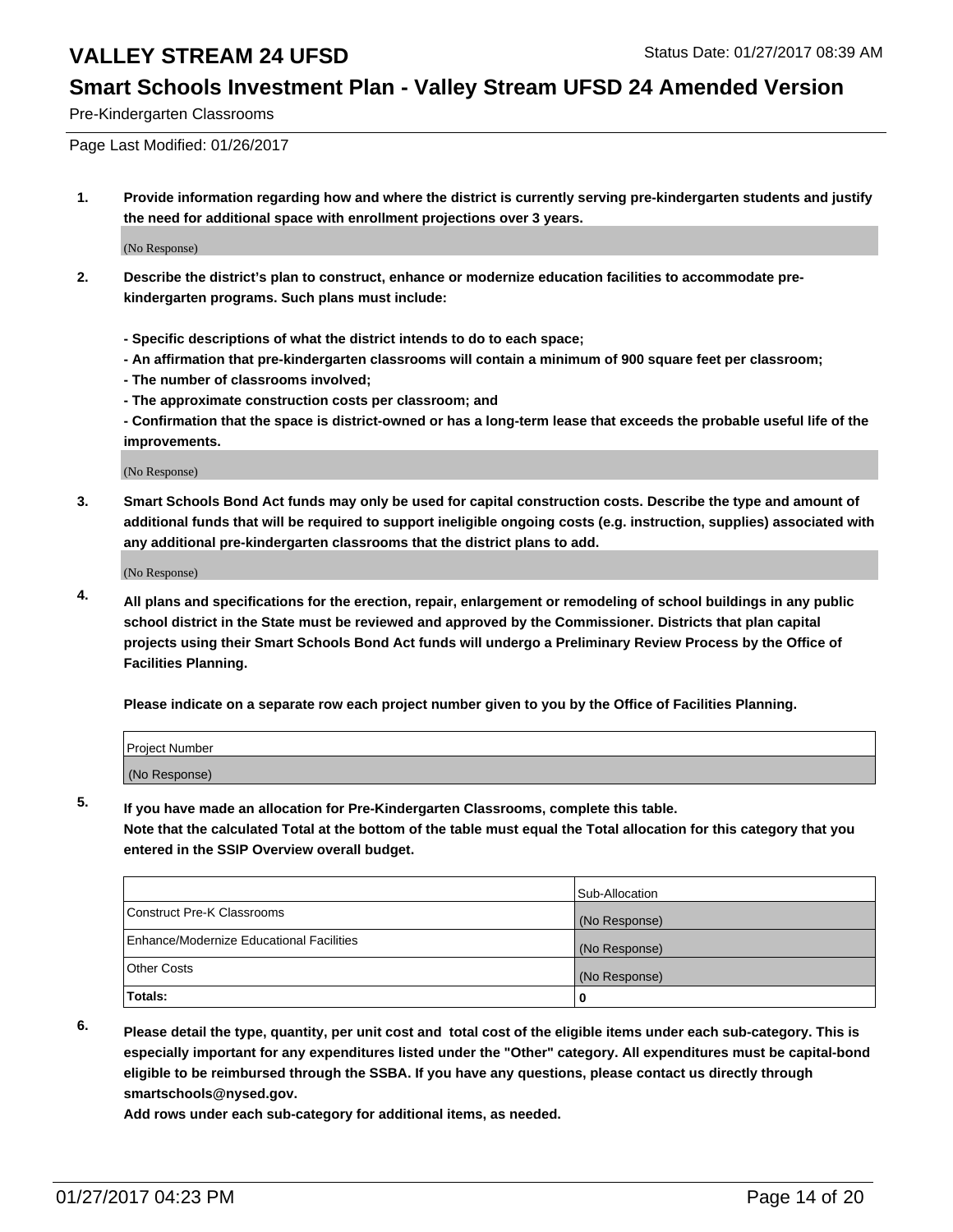# **Smart Schools Investment Plan - Valley Stream UFSD 24 Amended Version**

Pre-Kindergarten Classrooms

| Select the allowable expenditure | litem to be purchased | Quantity      | Cost per Item | <b>Total Cost</b> |
|----------------------------------|-----------------------|---------------|---------------|-------------------|
| type.                            |                       |               |               |                   |
| Repeat to add another item under |                       |               |               |                   |
| each type.                       |                       |               |               |                   |
| (No Response)                    | (No Response)         | (No Response) | (No Response) | (No Response)     |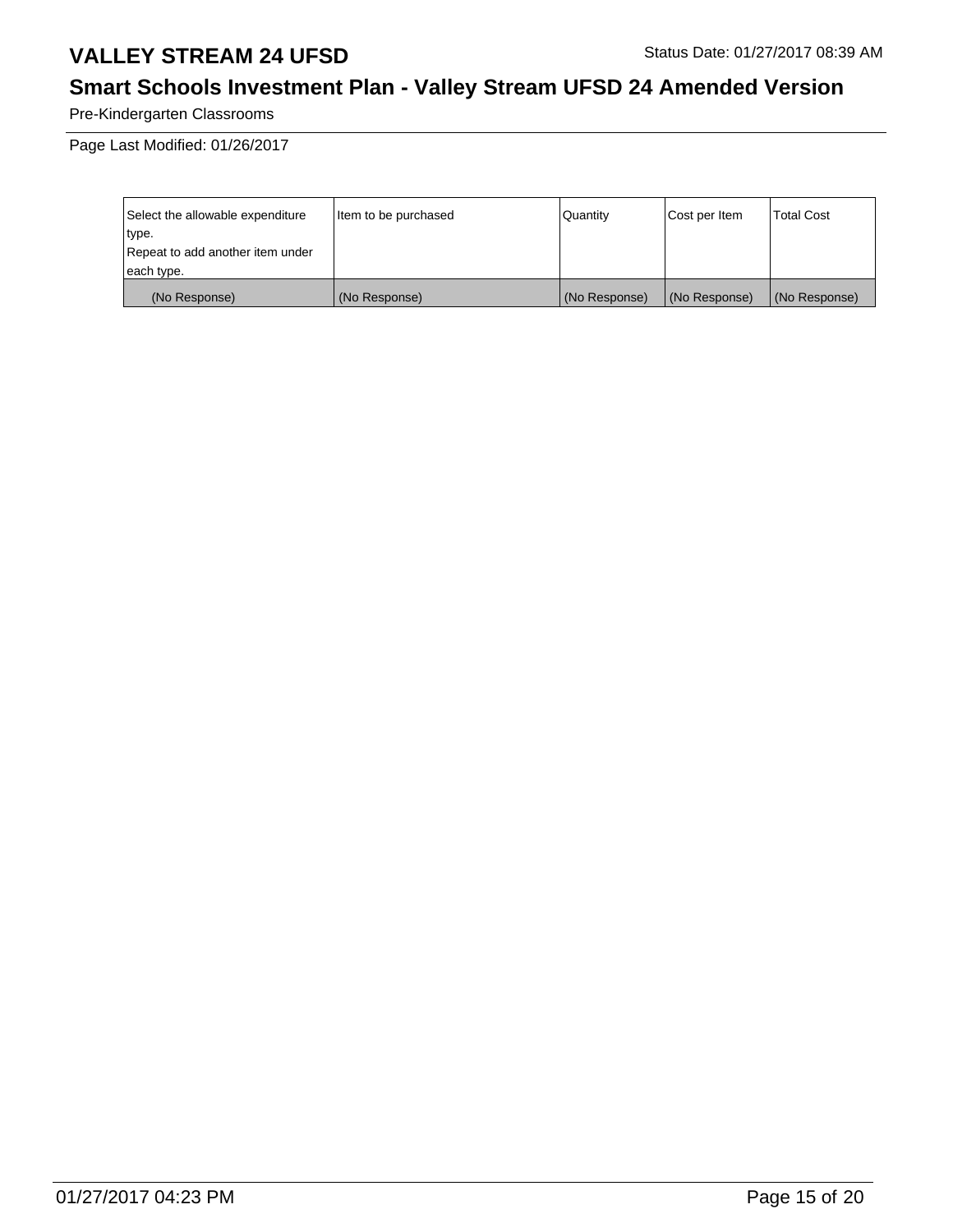### **Smart Schools Investment Plan - Valley Stream UFSD 24 Amended Version**

Replace Transportable Classrooms

Page Last Modified: 01/26/2017

**1. Describe the district's plan to construct, enhance or modernize education facilities to provide high-quality instructional space by replacing transportable classrooms.**

(No Response)

**2. All plans and specifications for the erection, repair, enlargement or remodeling of school buildings in any public school district in the State must be reviewed and approved by the Commissioner. Districts that plan capital projects using their Smart Schools Bond Act funds will undergo a Preliminary Review Process by the Office of Facilities Planning.**

**Please indicate on a separate row each project number given to you by the Office of Facilities Planning.**

| <b>Project Number</b> |  |
|-----------------------|--|
| (No Response)         |  |

**3. For large projects that seek to blend Smart Schools Bond Act dollars with other funds, please note that Smart Schools Bond Act funds can be allocated on a pro rata basis depending on the number of new classrooms built that directly replace transportable classroom units.**

**If a district seeks to blend Smart Schools Bond Act dollars with other funds describe below what other funds are being used and what portion of the money will be Smart Schools Bond Act funds.**

(No Response)

**4. If you have made an allocation for Replace Transportable Classrooms, complete this table. Note that the calculated Total at the bottom of the table must equal the Total allocation for this category that you entered in the SSIP Overview overall budget.**

|                                                | Sub-Allocation |
|------------------------------------------------|----------------|
| Construct New Instructional Space              | (No Response)  |
| Enhance/Modernize Existing Instructional Space | (No Response)  |
| <b>Other Costs</b>                             | (No Response)  |
| Totals:                                        |                |

**5. Please detail the type, quantity, per unit cost and total cost of the eligible items under each sub-category. This is especially important for any expenditures listed under the "Other" category. All expenditures must be capital-bond eligible to be reimbursed through the SSBA. If you have any questions, please contact us directly through smartschools@nysed.gov.**

| Select the allowable expenditure | litem to be purchased | Quantity      | Cost per Item | <b>Total Cost</b> |
|----------------------------------|-----------------------|---------------|---------------|-------------------|
| type.                            |                       |               |               |                   |
| Repeat to add another item under |                       |               |               |                   |
| each type.                       |                       |               |               |                   |
| (No Response)                    | (No Response)         | (No Response) | (No Response) | (No Response)     |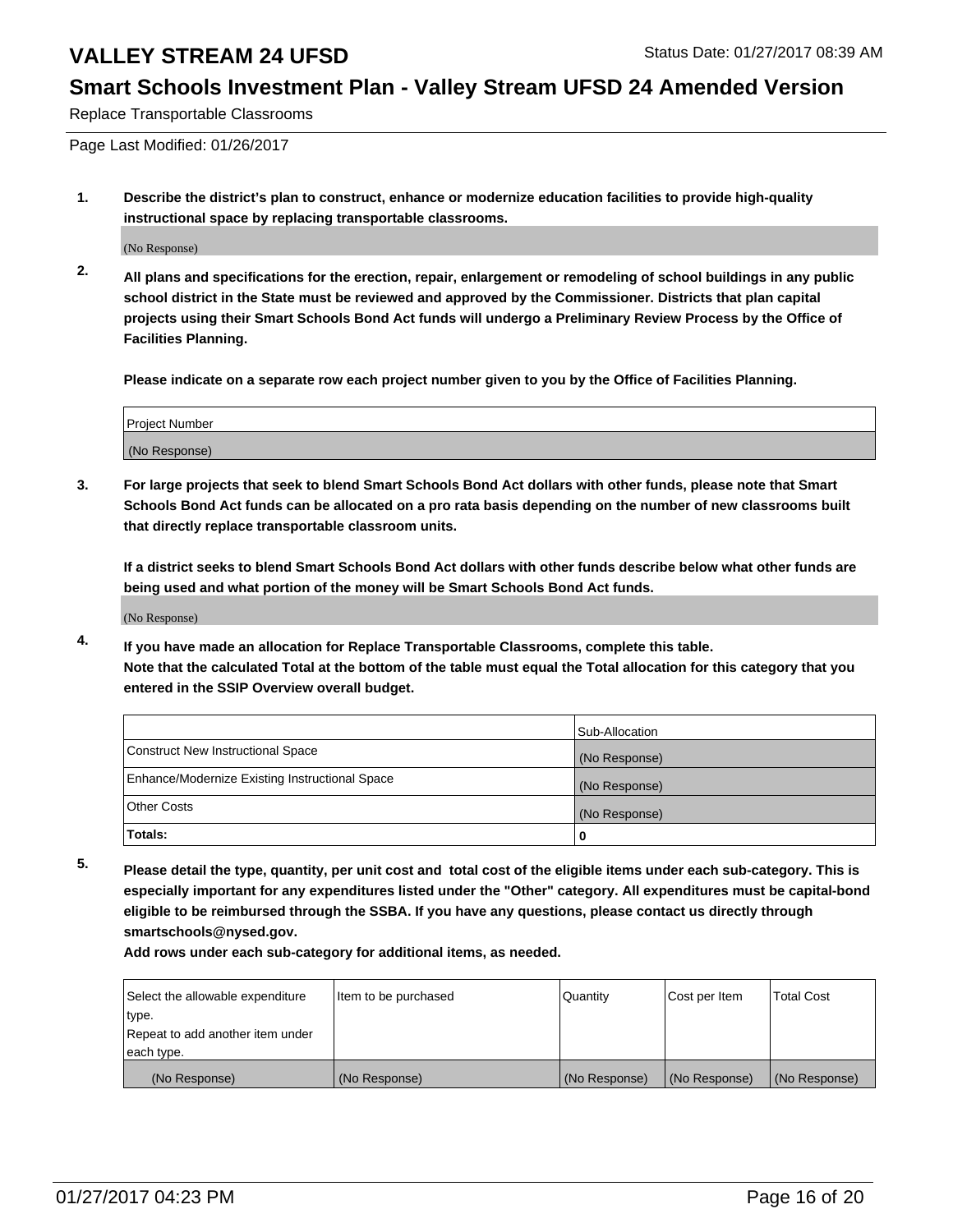#### **Smart Schools Investment Plan - Valley Stream UFSD 24 Amended Version**

High-Tech Security Features

Page Last Modified: 01/26/2017

**1. Describe how you intend to use Smart Schools Bond Act funds to install high-tech security features in school buildings and on school campuses.**

(No Response)

**2. All plans and specifications for the erection, repair, enlargement or remodeling of school buildings in any public school district in the State must be reviewed and approved by the Commissioner. Districts that plan capital projects using their Smart Schools Bond Act funds will undergo a Preliminary Review Process by the Office of Facilities Planning.** 

**Please indicate on a separate row each project number given to you by the Office of Facilities Planning.**

| Project Number |  |
|----------------|--|
|                |  |
| (No Response)  |  |

- **3. Was your project deemed eligible for streamlined Review?**
	- Yes
	- $\square$  No
	- **3a. Districts with streamlined projects must certify that they have reviewed all installations with their licensed architect or engineer of record, and provide that person's name and license number. The licensed professional must review the products and proposed method of installation prior to implementation and review the work during and after completion in order to affirm that the work was code-compliant, if requested.**

By checking this box, you certify that the district has reviewed all installations with a licensed architect or engineer of record.

**4. Include the name and license number of the architect or engineer of record.**

| Name                | License Number |
|---------------------|----------------|
| Saverio J. Belfiore | 33063          |

**5. If you have made an allocation for High-Tech Security Features, complete this table.**

**Note that the calculated Total at the bottom of the table must equal the Total allocation for this category that you entered in the SSIP Overview overall budget.**

|                                                      | Sub-Allocation |
|------------------------------------------------------|----------------|
| Capital-Intensive Security Project (Standard Review) | (No Response)  |
| <b>Electronic Security System</b>                    | (No Response)  |
| <b>Entry Control System</b>                          | (No Response)  |
| Approved Door Hardening Project                      | (No Response)  |
| <b>Other Costs</b>                                   | (No Response)  |
| Totals:                                              | 0              |

- 
- **6. Please detail the type, quantity, per unit cost and total cost of the eligible items under each sub-category. This is especially important for any expenditures listed under the "Other" category. All expenditures must be capital-bond eligible to be reimbursed through the SSBA. If you have any questions, please contact us directly through smartschools@nysed.gov.**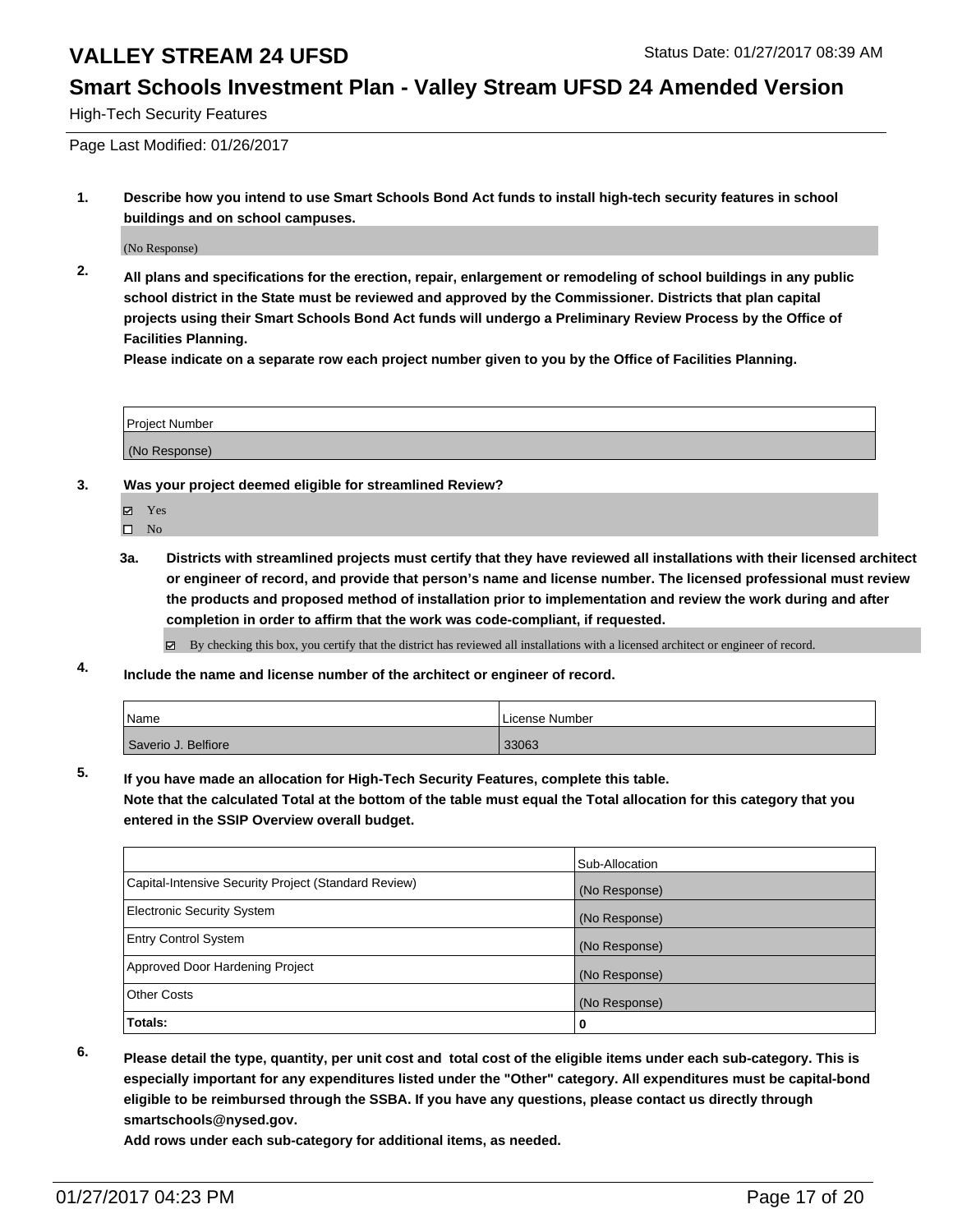# **Smart Schools Investment Plan - Valley Stream UFSD 24 Amended Version**

High-Tech Security Features

| Select the allowable expenditure | Item to be purchased | Quantity      | Cost per Item | <b>Total Cost</b> |
|----------------------------------|----------------------|---------------|---------------|-------------------|
| type.                            |                      |               |               |                   |
| Repeat to add another item under |                      |               |               |                   |
| each type.                       |                      |               |               |                   |
| (No Response)                    | (No Response)        | (No Response) | (No Response) | (No Response)     |
| (No Response)                    | (No Response)        | (No Response) | (No Response) | (No Response)     |
| (No Response)                    | (No Response)        | (No Response) | (No Response) | (No Response)     |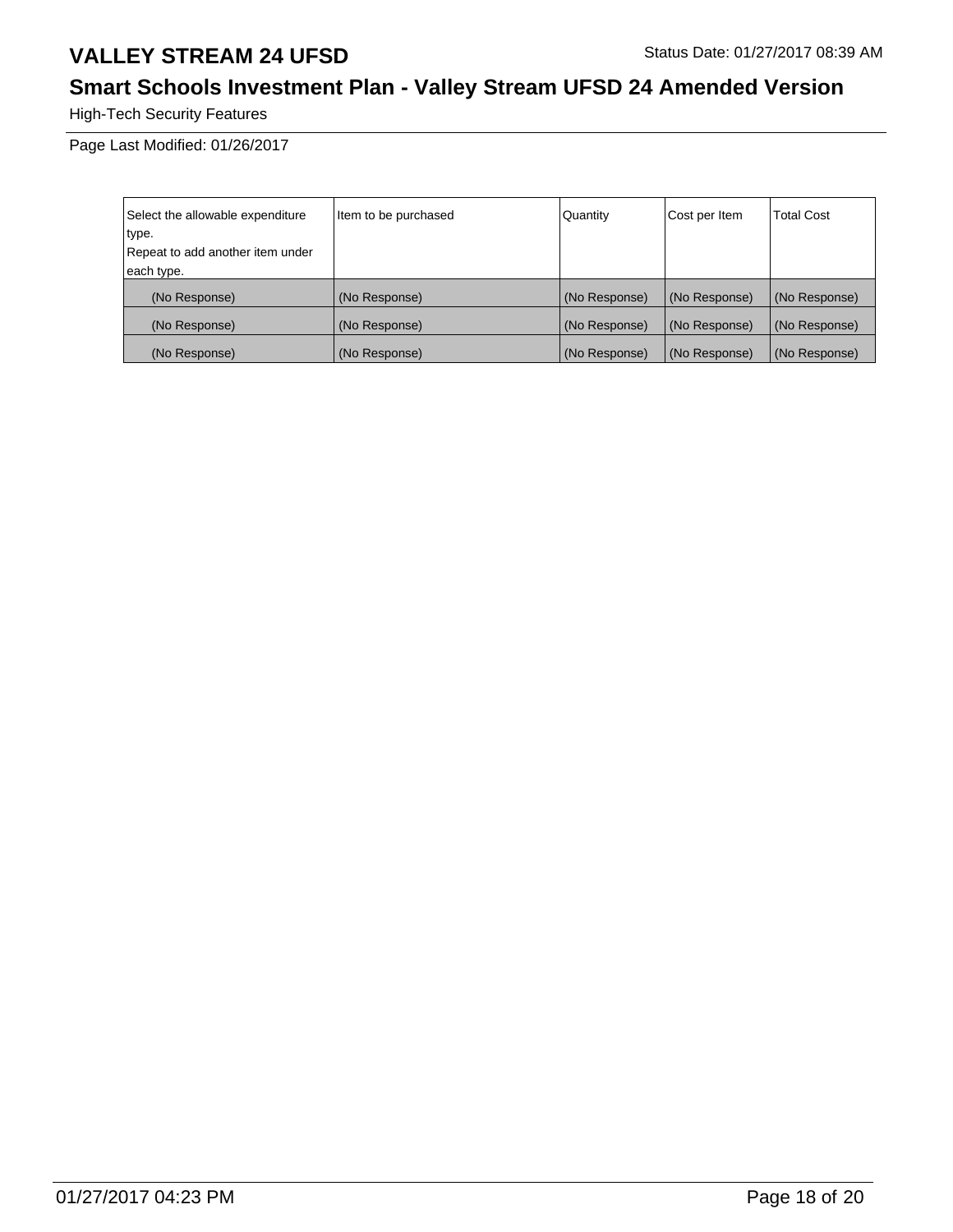# **Smart Schools Investment Plan - Valley Stream UFSD 24 Amended Version**

Report